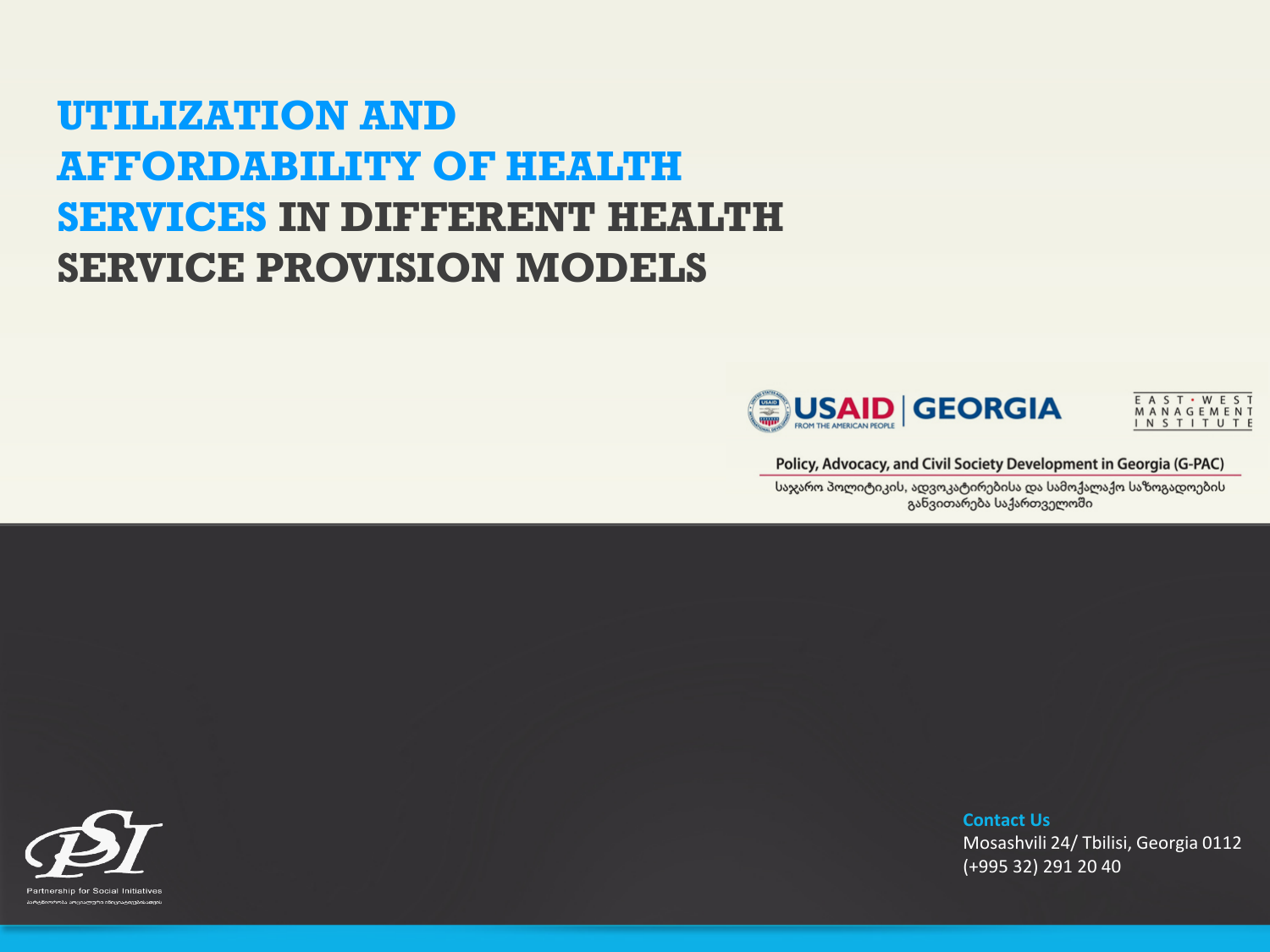# **Definition**

An integrated delivery system (IDS) is a network of health care providers and organizations which provides or arranges to provide a coordinated continuum of services to a defined population and is willing to be held clinically and fiscally accountable for the clinical outcomes and health status of the population served. An IDS may own or could be closely aligned with an insurance product.

The IDS represents a vertically integrated structure, that is, it brings together healthcare organizations such as hospitals, medical groups and other service providers, uses aligned incentives and is frequently linked to insurance plans.



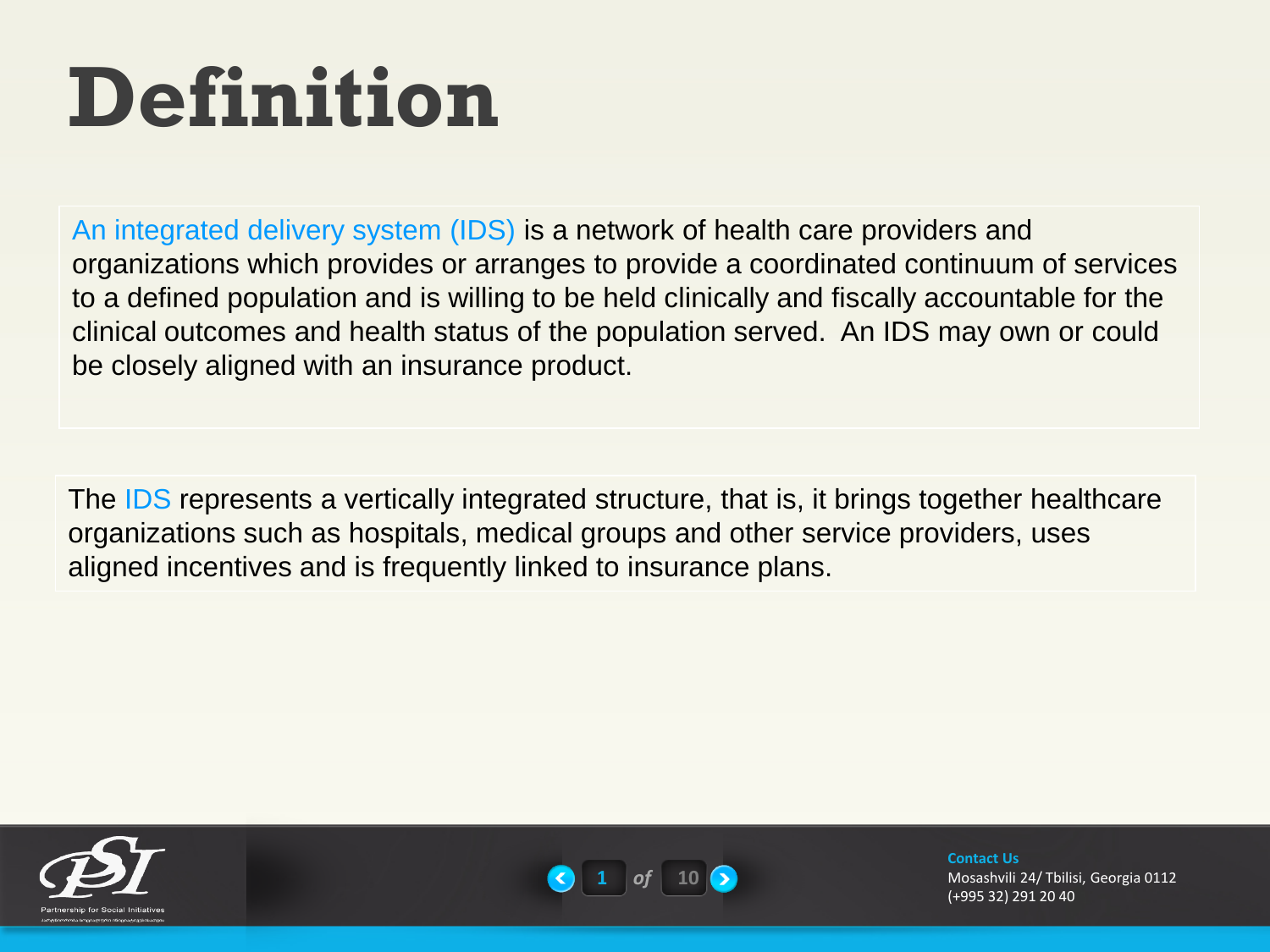## **OBJECTIVES OF INTEGRATED DELIVERY SYSTEM**

### **Main objectives of the IDS are quality improvement and cost reduction. Namely:**

- Reducing administrative/overhead costs
- Sharing risk
- Eliminating cost-shifting
- Outcomes management and continuous quality improvement
- Reducing inappropriate and unnecessary resource use
- Efficient use of capital and technology

### **Consumer Responsiveness:**

- Seamless continuum of care
- **Focus on the health of enrollees**

### **Community Benefit:**

- **Improvement of community health** status
- Addressing the prevention of social issues which affect community health



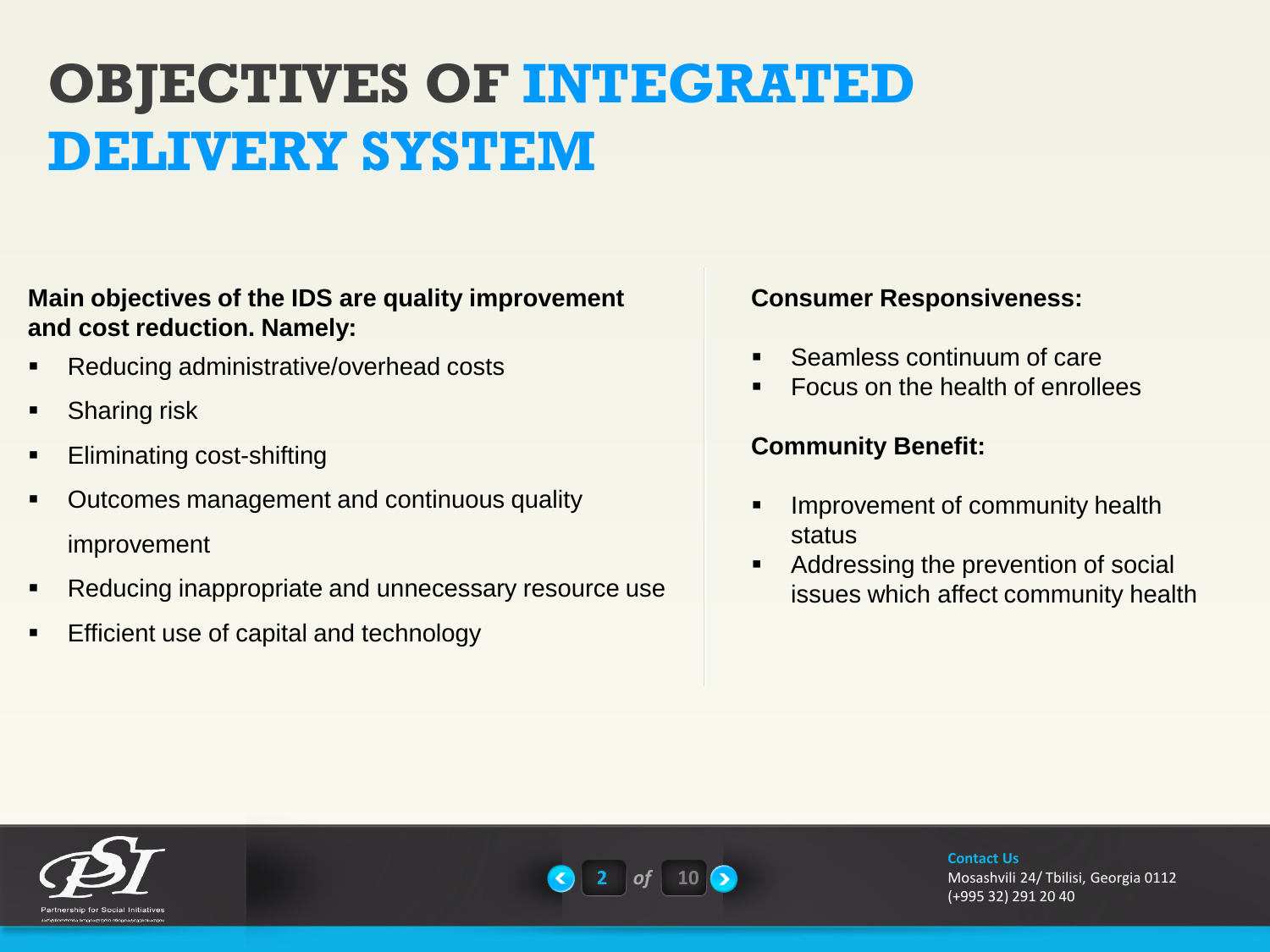# **STATUS OF INTEGRATION AND EXPENDITURES**

| <b>INTEGRATION</b><br>OF FUNCTIONS        |                | <b>MODEL A</b><br><b>MODEL B</b><br><b>MODEL C</b> |                |           |                |           |  |
|-------------------------------------------|----------------|----------------------------------------------------|----------------|-----------|----------------|-----------|--|
| Organization                              |                | PI                                                 |                | <b>FR</b> |                | <b>FR</b> |  |
| Management                                |                |                                                    | <b>FR</b>      |           | <b>FR</b>      |           |  |
| Finance                                   |                | PI                                                 | <b>FR</b>      |           | <b>FR</b>      |           |  |
| Medical<br>Management                     |                | PI                                                 | <b>FR</b>      |           | <b>FR</b>      |           |  |
| Clinical<br>Management                    |                | PI                                                 | <b>FR</b>      |           | <b>FR</b>      |           |  |
| <b>STATUS OF</b><br><b>INTEGRATION</b>    | PI             |                                                    | <b>FR</b>      |           | <b>FR</b>      |           |  |
|                                           |                |                                                    |                |           |                |           |  |
| <b>TOTAL HEALTH</b><br><b>EXPENDITURE</b> | N <sub>1</sub> | IN                                                 | N <sub>1</sub> | IN        | N <sub>1</sub> | IN.       |  |
| <b>THE</b>                                | H              |                                                    |                | H         |                | H         |  |
| <b>OP</b>                                 | H              | L                                                  | L              | H         | L              | H         |  |
| Pharmaceutical                            | H              | L                                                  | L              | H         | L              | H         |  |
| Hospital                                  | H              |                                                    |                | H         |                | H         |  |

In order to justify reliability of above shown findings in the second phase of research the decision was made to study in addition two "Model A" districts operated by **different** Health Operators (Insurance Companies). The comparison of results can reveal whether degree of integration affordability and access to services.





#### **Contact Us**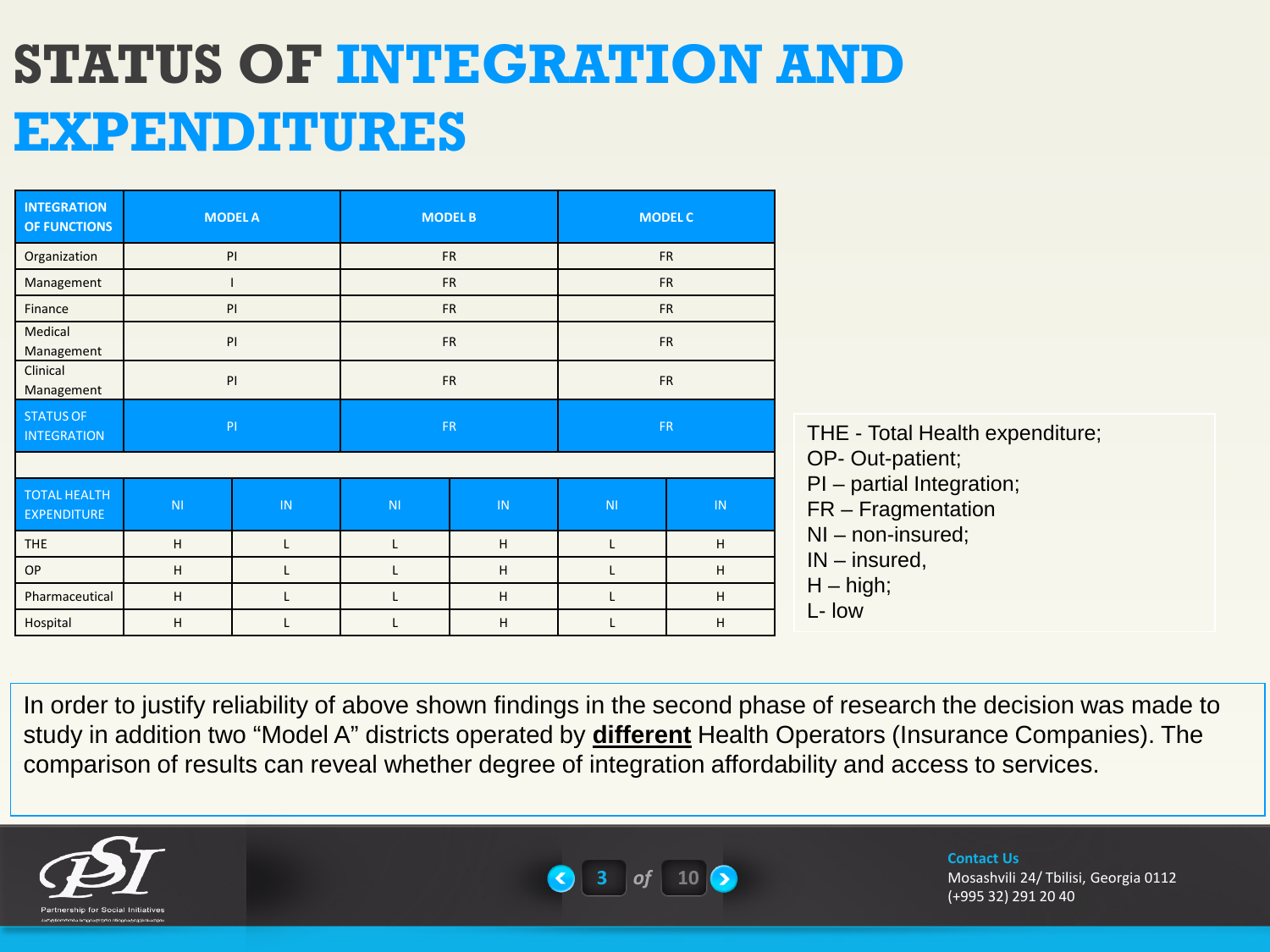# **Degree Of Integration**

| <b>CHARACTERISTICS</b>                         | <b>DISTRICT 1</b>             | <b>DISTRICT 2</b>           | <b>DISTRICT 3</b>           |
|------------------------------------------------|-------------------------------|-----------------------------|-----------------------------|
| <b>FINANCE</b>                                 |                               |                             |                             |
| Integration of financial streams on each level | Yes                           | Yes                         | Yes                         |
| <b>Capitation Funding</b>                      | Yes                           | No(Yes)                     | <b>No</b>                   |
| Other Methods of reimbursement                 | <b>No</b>                     | <b>No</b>                   | <b>No</b>                   |
| Incentives                                     | <b>No</b>                     | <b>No</b>                   | <b>No</b>                   |
| <b>MEDICAL MANAGEMENT</b>                      |                               |                             |                             |
| Case Management                                | Yes                           | Yes                         | Yes                         |
| <b>Disease Management</b>                      | No (Yes For Certain Diseases) | <b>No</b>                   | <b>No</b>                   |
| Discharge Management                           | Yes                           | Yes                         | Yes                         |
| Referral Management                            | Yes                           | Yes                         | Yes                         |
| <b>Pharmaceutical Management</b>               | Yes                           | Yes                         | <b>No</b>                   |
| <b>Utilization Management</b>                  | Yes                           | Yes                         | Yes                         |
|                                                |                               |                             |                             |
| <b>QUALITY MANAGEMENT</b>                      |                               |                             |                             |
| <b>Quality Assurance Teams available</b>       | Yes                           | Yes                         | Yes                         |
| QA team members trained (specific training)    | <b>No</b>                     | <b>No</b>                   | <b>No</b>                   |
| QA strategy and plan available                 | No (Yes)                      | N <sub>o</sub>              | <b>No</b>                   |
| QA methodological guidelines available         | <b>No</b>                     | N <sub>o</sub>              | <b>No</b>                   |
| QA performance metrics maintained              | <b>No</b>                     | <b>No</b>                   | <b>No</b>                   |
|                                                |                               |                             |                             |
| <b>CLINICAL MANAGEMENT</b>                     |                               |                             |                             |
| <b>Guidelines and Protocols</b>                | Yes                           | Yes                         | Yes                         |
| Performance Management                         | Yes                           | Yes                         | Yes                         |
| Team approach to coordination of care          | <b>No</b>                     | <b>No</b>                   | <b>No</b>                   |
| <b>SUMMARY</b>                                 | <b>Partially Integrated</b>   | <b>Partially Integrated</b> | <b>Partially Integrated</b> |

Assessment of the main functions of the model in all studied districts revealed that Model A is partially integrated and integrates all financial resources, receives funding on the capitated basis, practices elements of medical management such as case management, discharge management, utilization and pharmaceutical management.

Moreover, the model has established service quality assurance mechanism, though not yet fully implemented, uses clinical guidelines and protocols as well as monitors compliance and measures performance.

**The level of integration achieved at present in the Model A positions it to be more efficient and effective in delivering services to population**





#### **Contact Us**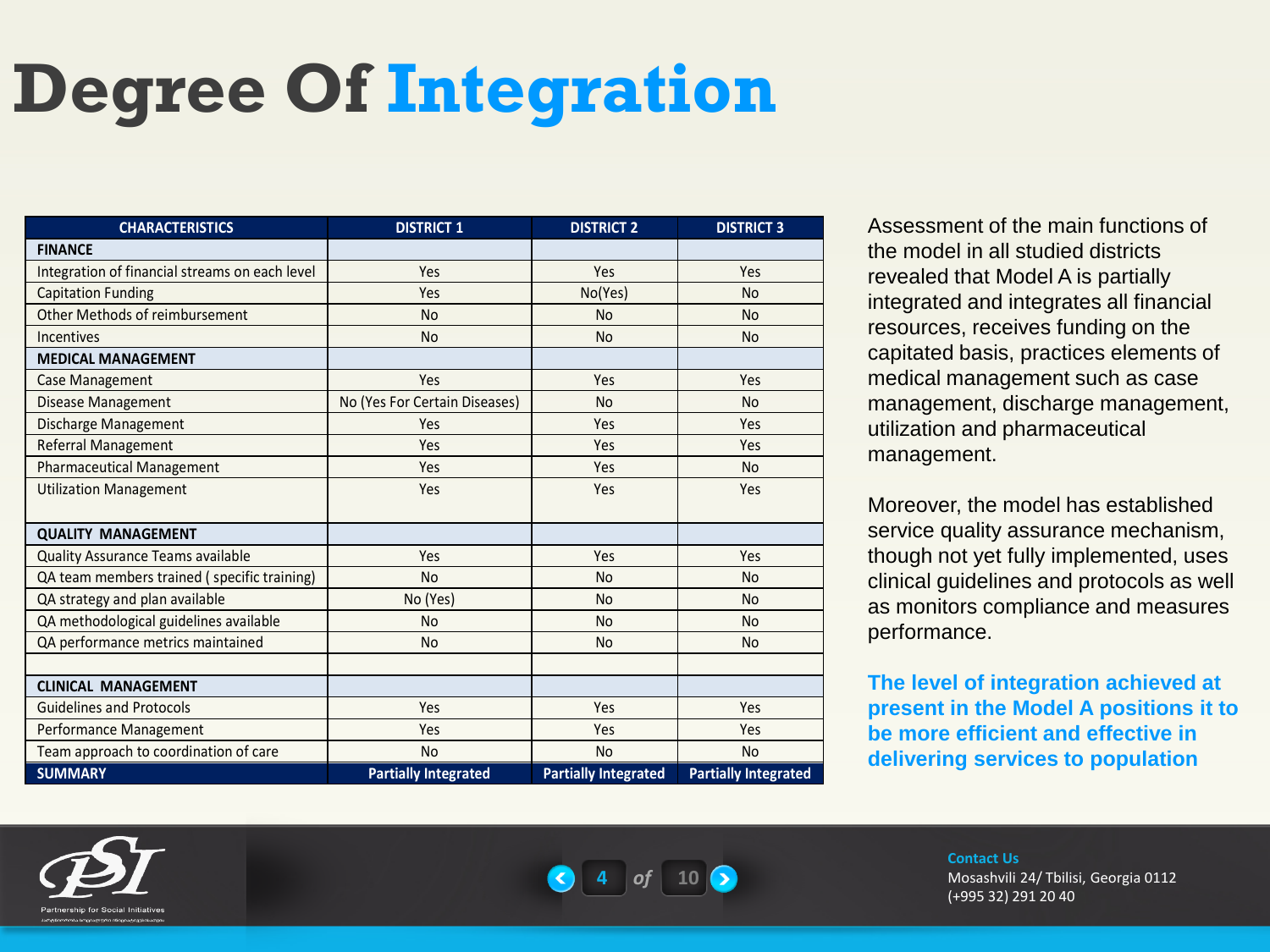**Per capita THE per year (GEL)**



The difference in total per capita health expenditure by districts with Model A represents only 1-2 GEL per capita per year. It is notable that about 15% - 20% is spent on outpatient services. Though still low it is higher compared to other two models.





#### **Contact Us**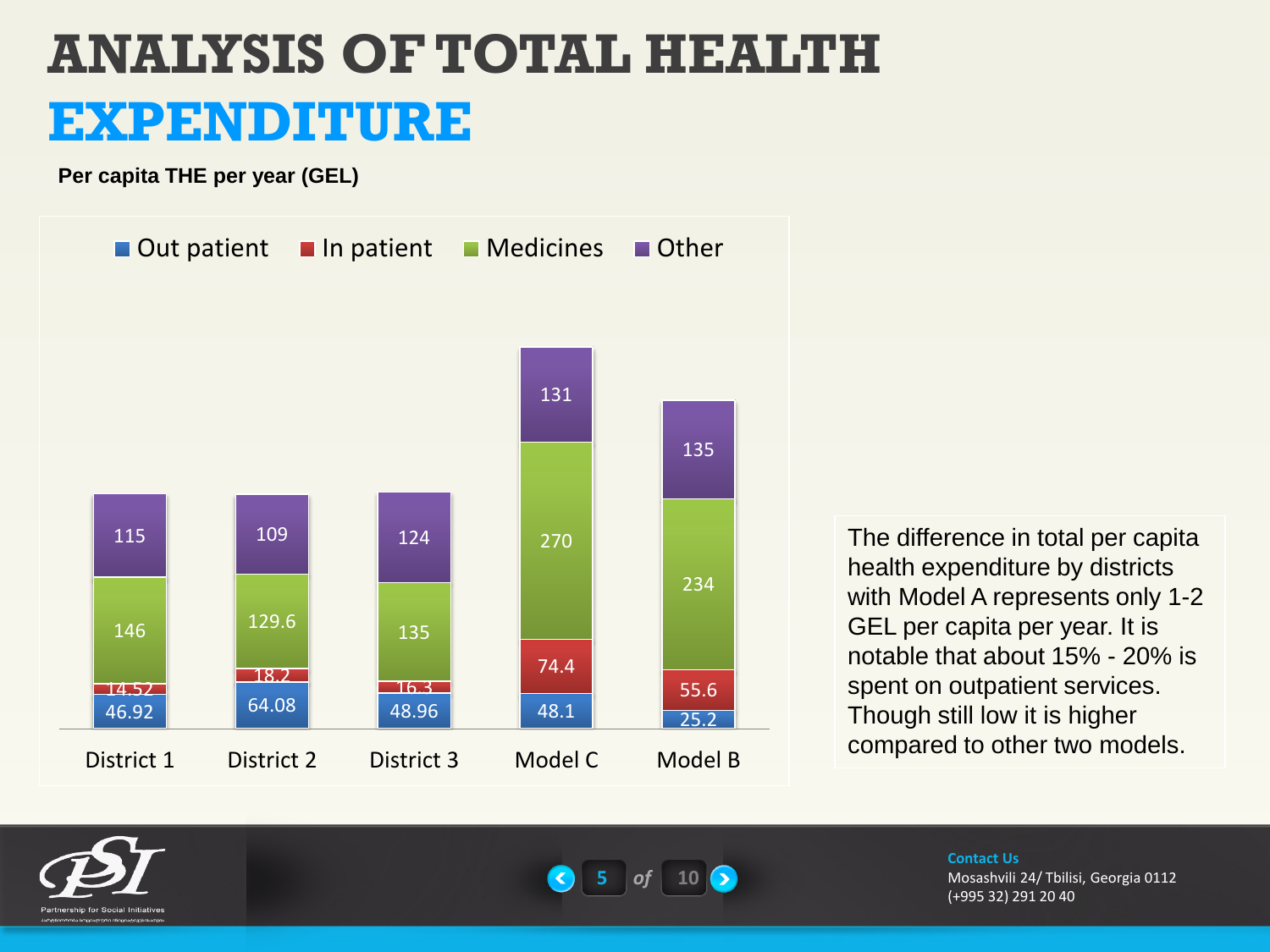**Share of per capita THE per year per service type**

 $\blacksquare$  Out patient  $\blacksquare$  In patient  $\blacksquare$  Medicines  $\blacksquare$  Other



The share of expenditures on medicines remains to be the higher cost center in all three models, however "Model A" demonstrates lower expenditures (40% - 45%) in comparison to Model B and Model C (54% and 52% respectively).

Another comparative advantage of the Model A is proved by lower share of in-patient expenditures (5%-6%) in contrast to other two models where the share of total hospital expenditure represents 14%.





#### **Contact Us**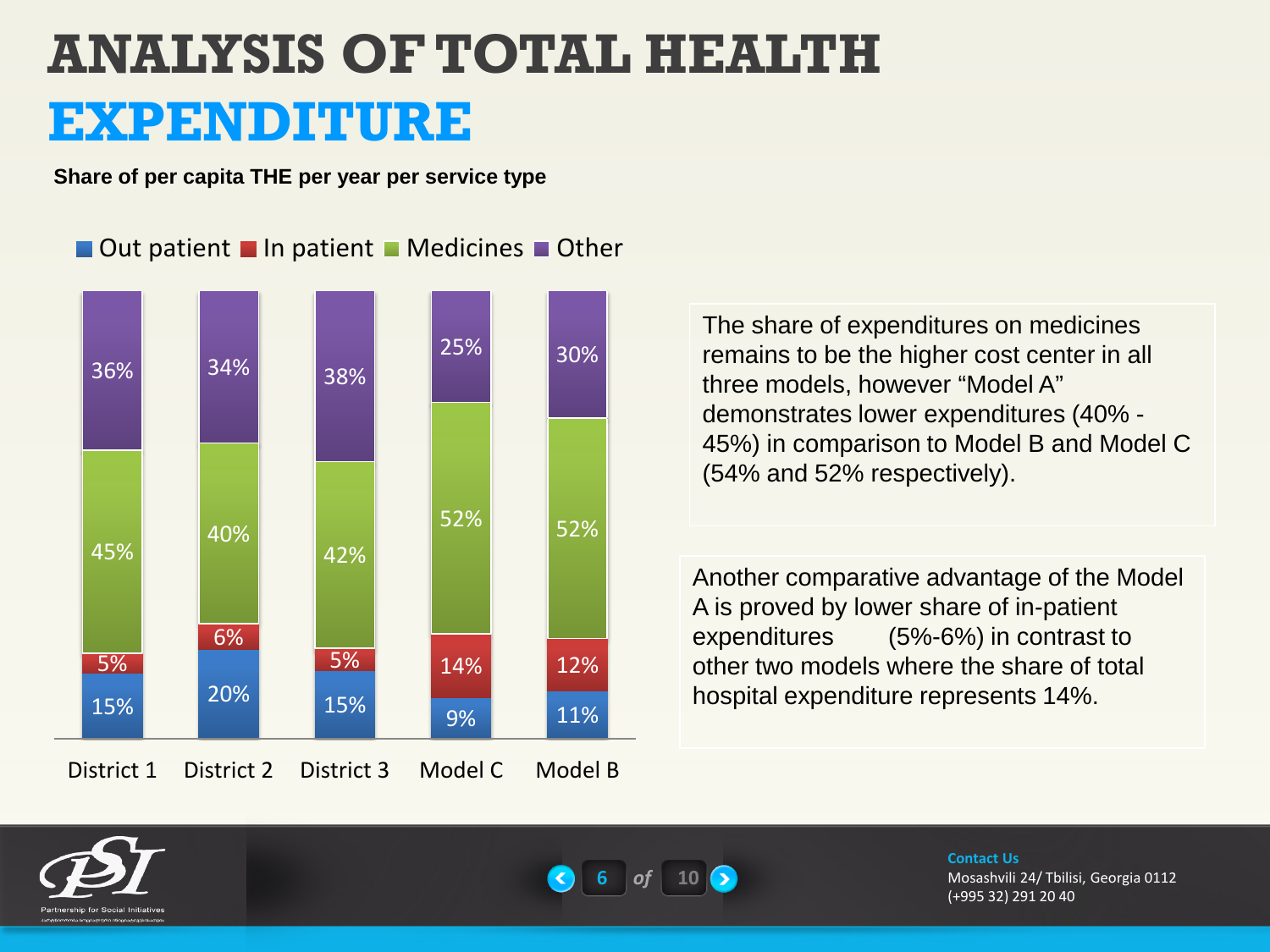#### **Per Capita expenditures per month per insurance status**







#### **Contact Us**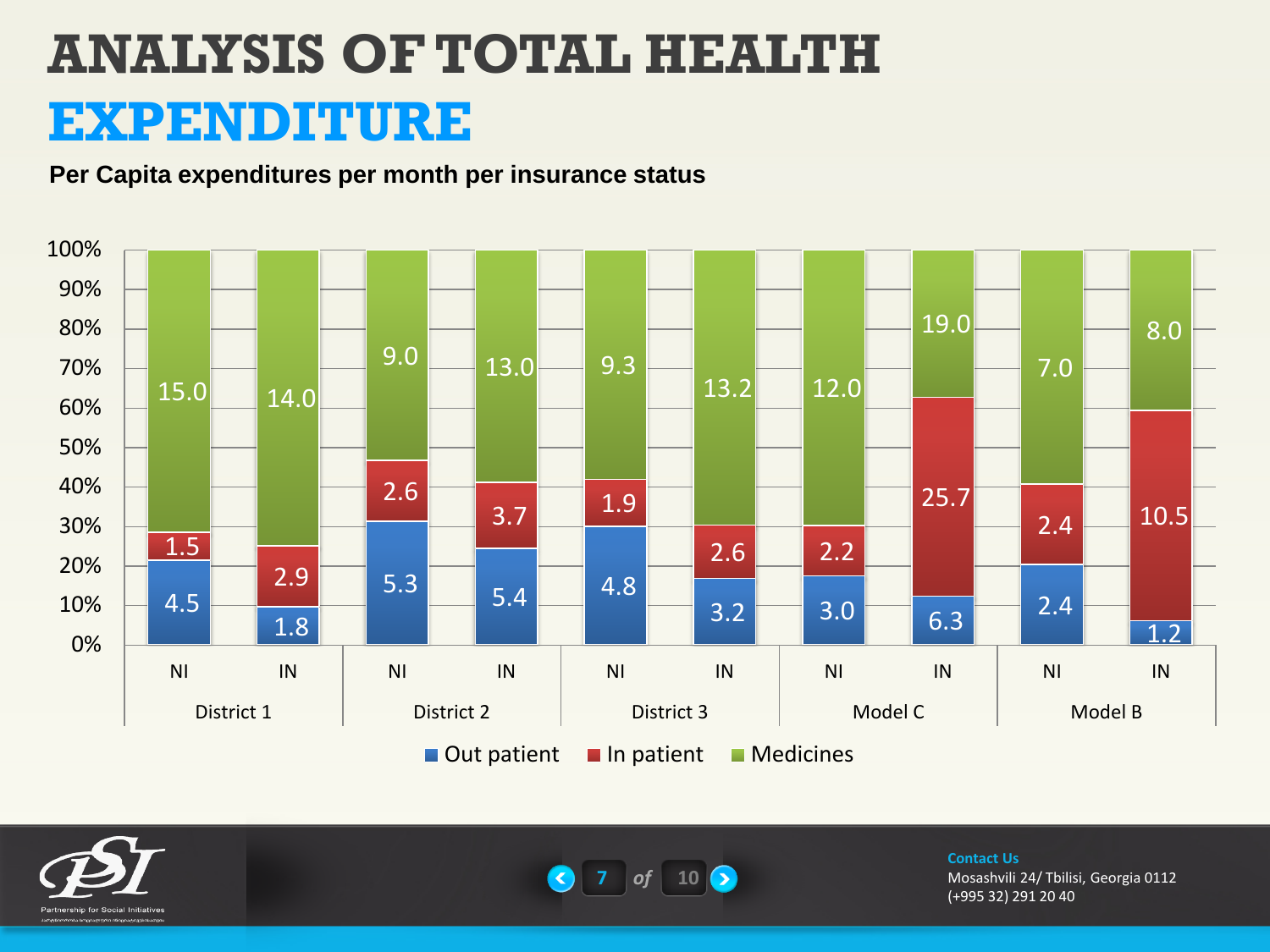The lowest average per case expenditure on total outpatient services including the diagnostic services has been recorded in all three districts operating under Model A for insured patients. Though it is notable that for non- insured average outpatient expenditure per case is almost 1.3 times higher than for insured, possibly due to hyper-diagnostics as referrals for the secondary consultations are 1.5 times higher for non-insured than for insured. The Model A utilizes different price lists for insured and noninsured and is selective in applying case management practices for outpatient services.

|                        | <b>District 1</b> |       | <b>District 2</b> |       | <b>District 3</b> |       | <b>Model C</b> |           | <b>Model B</b> |           |
|------------------------|-------------------|-------|-------------------|-------|-------------------|-------|----------------|-----------|----------------|-----------|
|                        | <b>NI</b>         | IN    | <b>NI</b>         | IN    | <b>NI</b>         | IN    | <b>NI</b>      | <b>IN</b> | <b>NI</b>      | <b>IN</b> |
| Out patient<br>(total) | 79,0              | 56,0  | 97,7              | 78,0  | 82,3              | 67,5  | 62,1           | 121,0     | 54,0           | 84,0      |
| Consultations          | 18,0              | 18,0  | 44,2              | 44,4  | 22,4              | 22,5  | 17,2           | 21,7      | 20,0           | 26,3      |
| <b>Diagnostics</b>     | 61,4              | 38,0  | 53,3              | 48,0  | 66,2              | 42,7  | 45,1           | 99,8      | 35,0           | 47,0      |
| In patient             | 334,0             | 109,2 | 350,8             | 289,8 | 346,7             | 234,6 | 774,4          | 3050,5    | 509,5          | 1469,2    |





#### **Contact Us**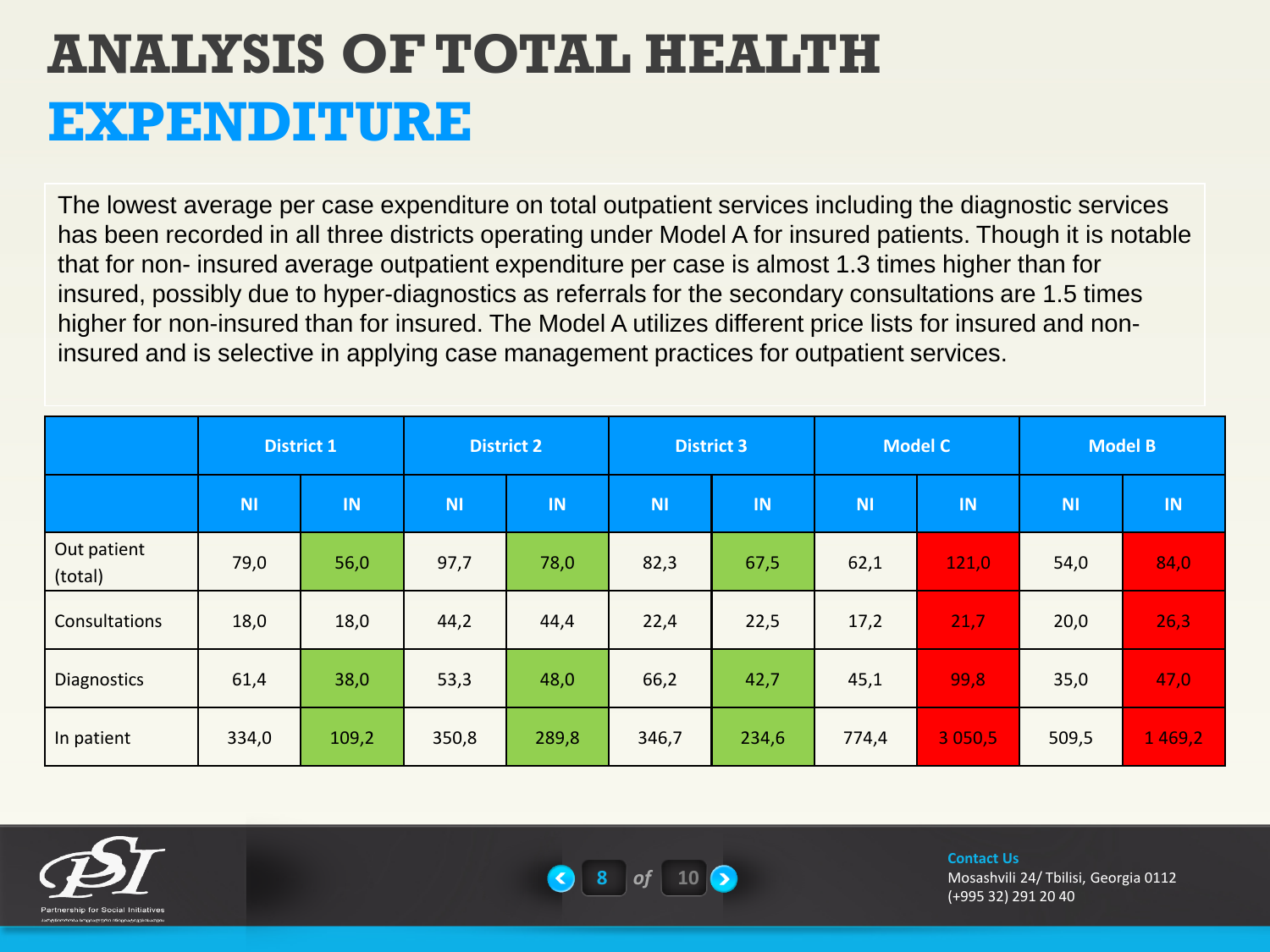The utilization of pharmaceuticals is over 62% in all three models regardless of insurance status. Out of those who did not purchase medicines over 63% names cost to be a major barrier. Non-Insured mainly enjoy self- prescription practices while physician prescriptions are practiced for insured. On the one hand, the highest rate of physician prescribed utilization of medicines is recorded in Model A for insured and on the other hand insured in Model A enjoys fewer expenses on medicines compared to other models.



These findings echoes qualitative study findings about **Model A practicing a higher level of medical management. The worrisome is the fact that noninsured are not treated equally as insured in none of the assessed models resulting in high expenditures and low access to medicines.**





#### **Contact Us**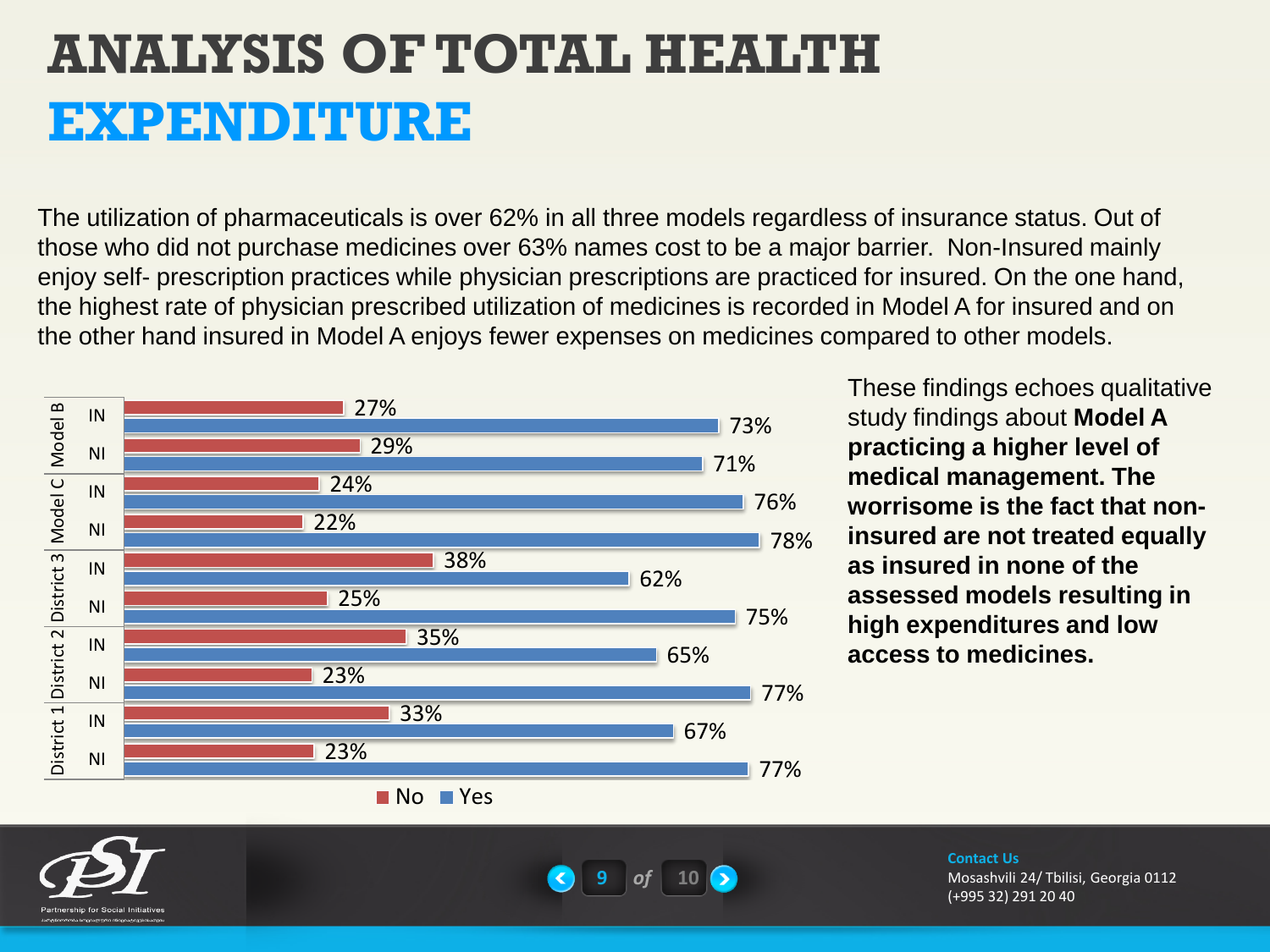## **SUMMARY OF TOTAL HEALH EXENDITURES BY MODELS**

For better visualization of expenditures per model all types of health expenditures were summarized for all three models. According to the level of total health expenditure Model C is prevailing other two models. However analysis of expenditures within the model per insurance status characterizes the Model A as the best model able to manage expenditures of insured.

In summary Model A demonstrates better access and affordability of services for both insured and noninsured individuals compared to other two models, however there is still a significant room for further research and improvements.

|                             |                           | <b>MODEL A</b> |           | <b>MODEL B</b> | <b>MODEL C</b> |    |  |
|-----------------------------|---------------------------|----------------|-----------|----------------|----------------|----|--|
| <b>Expenditure</b>          | $\mathsf{M}^{\mathsf{t}}$ | IN             | <b>NI</b> | IN             | <b>NI</b>      | IN |  |
| Total health<br>expenditure | н                         |                |           | H              |                | н  |  |
| Out-patient                 | H                         |                |           | H              |                | н  |  |
| Pharmaceutical              | н                         |                |           | H              |                | н  |  |
| Hospital                    | н                         |                |           | H              |                | н  |  |





**Contact Us**